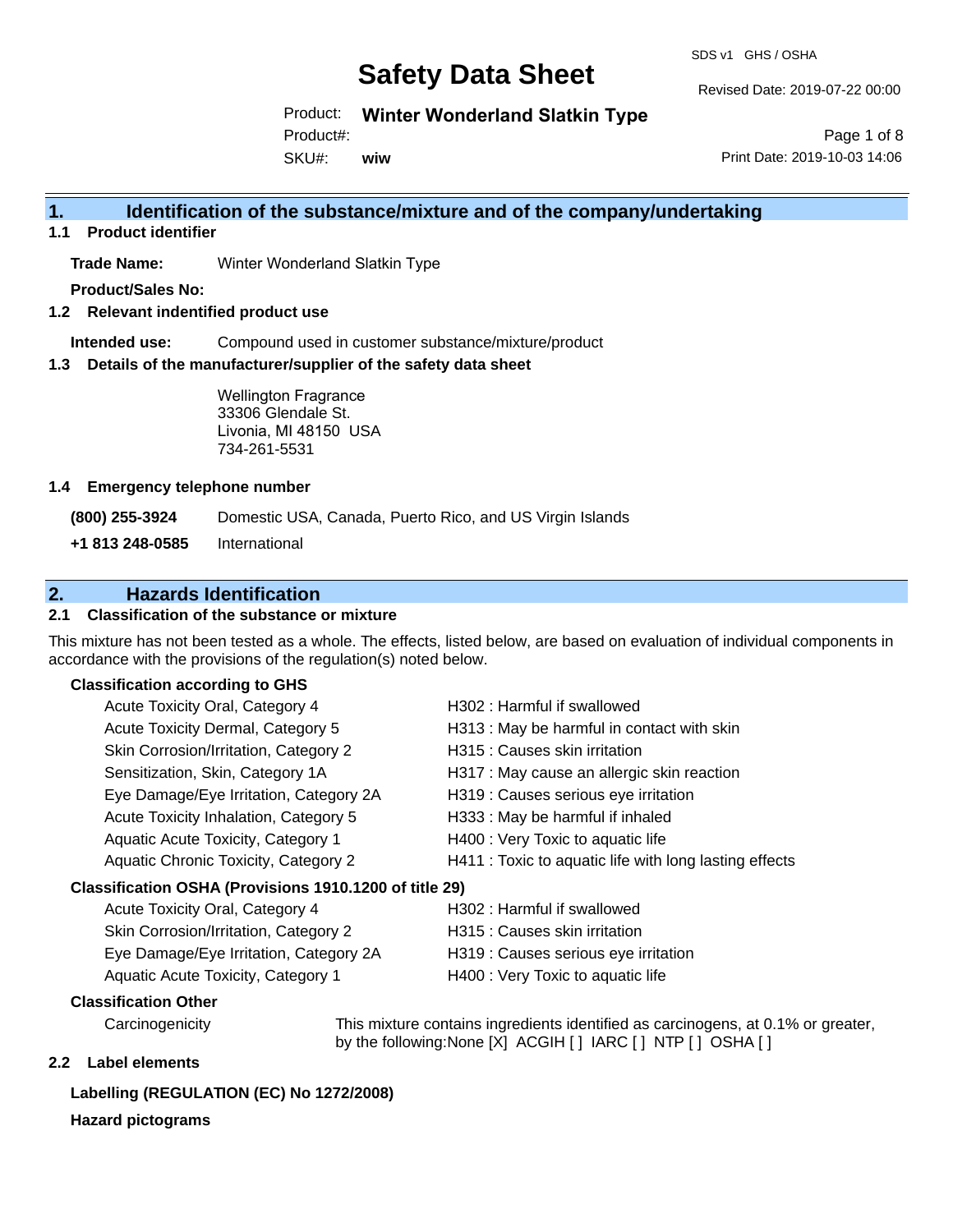#### SDS v1 GHS / OSHA

# **Safety Data Sheet**

Product: **Winter Wonderland Slatkin Type**

Product#:

SKU#: **wiw** Page 2 of 8

Revised Date: 2019-07-22 00:00

Print Date: 2019-10-03 14:06



**Signal Word: Warning**

### **Hazard statments** H302 Harmful if swallowed H313 May be harmful in contact with skin H315 Causes skin irritation H317 May cause an allergic skin reaction H319 Causes serious eye irritation H333 May be harmful if inhaled H400 Very Toxic to aquatic life H411 Toxic to aquatic life with long lasting effects

#### **Precautionary Statements**

#### **Prevention:**

| P <sub>264</sub> | Wash hands thoroughly after handling                                  |
|------------------|-----------------------------------------------------------------------|
| P270             | Do not eat, drink or smoke when using this product                    |
| P272             | Contaminated work clothing should not be allowed out of the workplace |
| P273             | Avoid release to the environment                                      |

#### **Response:**

| $P301 + P312 + P330$ | IF SWALLOWED: Call a POISON CENTER or doctor/physician if you feel unwell Rinse<br>mouth                                         |
|----------------------|----------------------------------------------------------------------------------------------------------------------------------|
| $P302 + P352$        | IF ON SKIN: Wash with soap and water                                                                                             |
| $P304 + P312$        | IF INHALED: Call a POISON CENTER or doctor/physician if you feel unwell                                                          |
| $P305 + P351 + P338$ | IF IN EYES: Rinse cautiously with water for several minutes Remove contact lenses if<br>present and easy to do. continue rinsing |
| $P333 + P313$        | If skin irritation or a rash occurs: Get medical advice/attention                                                                |
| $P337 + P313$        | If eye irritation persists: Get medical advice/attention                                                                         |
| P362                 | Take off contaminated clothing and wash before reuse                                                                             |
| P363                 | Wash contaminated clothing before reuse                                                                                          |
| P391                 | <b>Collect Spillage</b>                                                                                                          |
|                      |                                                                                                                                  |

#### **2.3 Other Hazards**

#### **no data available**

### **3. Composition/Information on Ingredients**

#### **3.1 Mixtures**

This product is a complex mixture of ingredients, which contains among others the following substance(s), presenting a health or environmental hazard within the meaning of the UN Globally Harmonized System of Classification and Labeling of Chemicals (GHS):

| CAS#       |     | Conc. |                           |
|------------|-----|-------|---------------------------|
| Ingredient | EC# | Range | <b>GHS Classification</b> |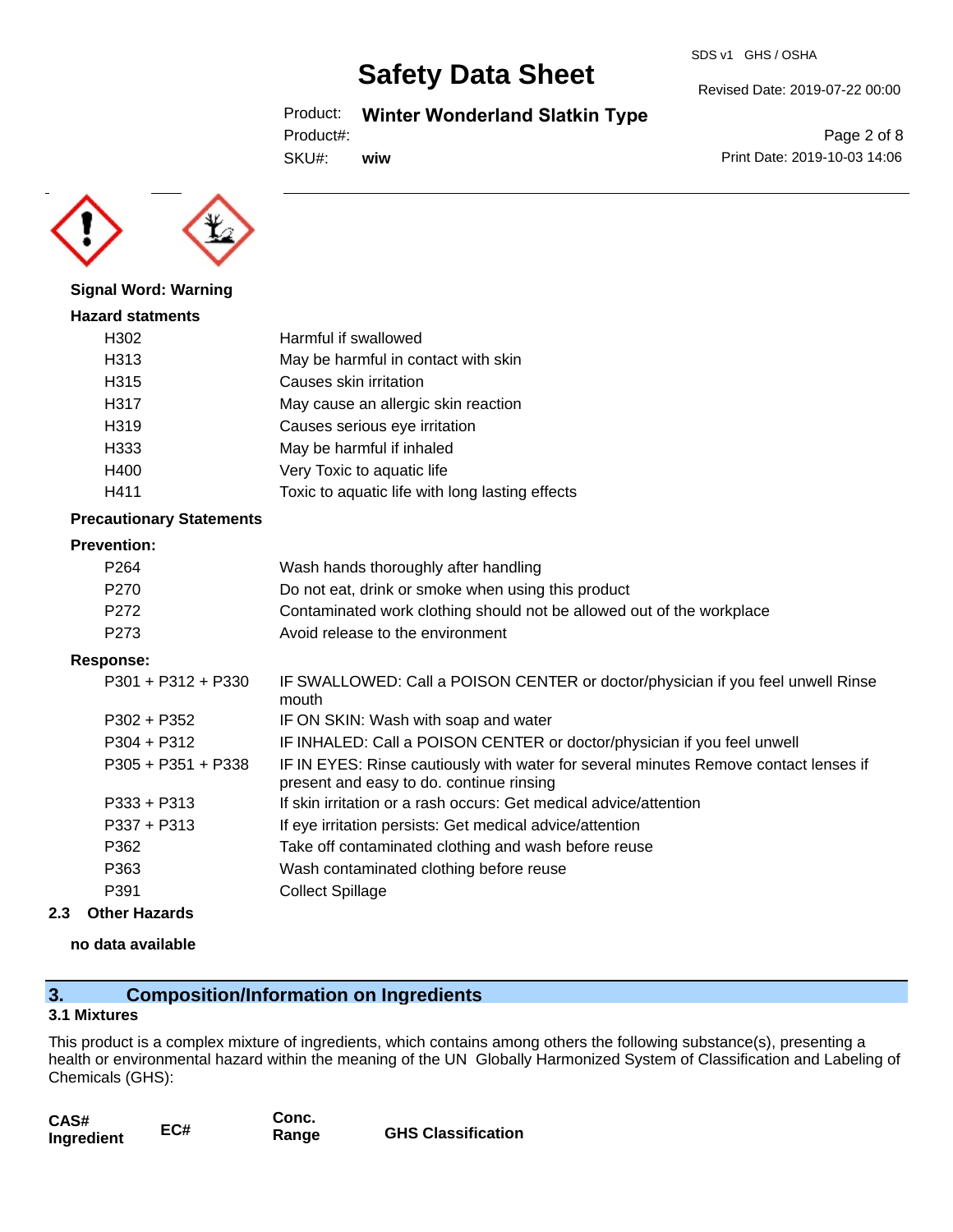SDS v1 GHS / OSHA

Revised Date: 2019-07-22 00:00

### Product: **Winter Wonderland Slatkin Type**

Product#:

SKU#: **wiw**

Page 3 of 8 Print Date: 2019-10-03 14:06

| CAS#<br>Ingredient     | EC#                                     | Conc.<br>Range | <b>GHS Classification</b>          |
|------------------------|-----------------------------------------|----------------|------------------------------------|
| 120-51-4               | 204-402-9                               | $60 - 70%$     | H302; H313; H400; H411             |
| <b>Benzyl Benzoate</b> |                                         |                |                                    |
| 54464-57-2             | 259-174-3                               | $5 - 10 \%$    | H315; H317; H400; H410             |
|                        | Tetramethyl Acetyloctahydronaphthalenes |                |                                    |
| 104-55-2               | 203-213-9                               | $5 - 10 \%$    | H303; H312; H315; H317; H319; H401 |
| Cinnamal               |                                         |                |                                    |
| 32388-55-9             | 251-020-3                               | $2 - 5%$       | H303; H317; H400; H410             |
| Acetyl cedrene         |                                         |                |                                    |
| $97 - 53 - 0$          | 202-589-1                               | $1 - 2%$       | H303; H316; H317; H319; H401       |
| Eugenol                |                                         |                |                                    |
| 2216-51-5              | 218-690-9                               | $1 - 2%$       | H303; H315; H320; H402             |
| I-Menthol              |                                         |                |                                    |
| 77-53-2                | 201-035-6                               | $1 - 2%$       | H227; H401; H411                   |
| Cedrol Crystals        |                                         |                |                                    |
| $123 - 11 - 5$         | 204-602-6                               | $1 - 2%$       | H303; H402; H412                   |
| Anisaldehyde           |                                         |                |                                    |

See Section 16 for full text of GHS classification codes

See Section 16 for full text of GHS classification codes which where not shown in section 2

Total Hydrocarbon Content (%  $w/w$ ) = 0.73

| 4.<br><b>First Aid Measures</b>                                                   |                                                                                                               |
|-----------------------------------------------------------------------------------|---------------------------------------------------------------------------------------------------------------|
| <b>Description of first aid measures</b><br>4.1                                   |                                                                                                               |
| Inhalation:                                                                       | Remove from exposure site to fresh air and keep at rest.<br>Obtain medical advice.                            |
| Eye Exposure:                                                                     | Flush immediately with water for at least 15 minutes.<br>Contact physician if symptoms persist.               |
| <b>Skin Exposure:</b>                                                             | Remove contaminated clothes. Wash thoroughly with water (and soap).<br>Contact physician if symptoms persist. |
| Ingestion:                                                                        | Rinse mouth with water and obtain medical advice.                                                             |
| Most important symptoms and effects, both acute and delayed<br>4.2                |                                                                                                               |
| Symptoms:                                                                         | no data available                                                                                             |
| Risks:                                                                            | Refer to Section 2.2 "Hazard Statements"                                                                      |
| Indication of any immediate medical attention and special treatment needed<br>4.3 |                                                                                                               |
| Treatment:                                                                        | Refer to Section 2.2 "Response"                                                                               |

| 5. | <b>Fire-Fighting measures</b> |
|----|-------------------------------|
|    |                               |

# **5.1 Extinguishing media**

| Suitable:         | Carbon dioxide (CO2), Dry chemical, Foam          |
|-------------------|---------------------------------------------------|
| <b>Unsuitable</b> | Do not use a direct water jet on burning material |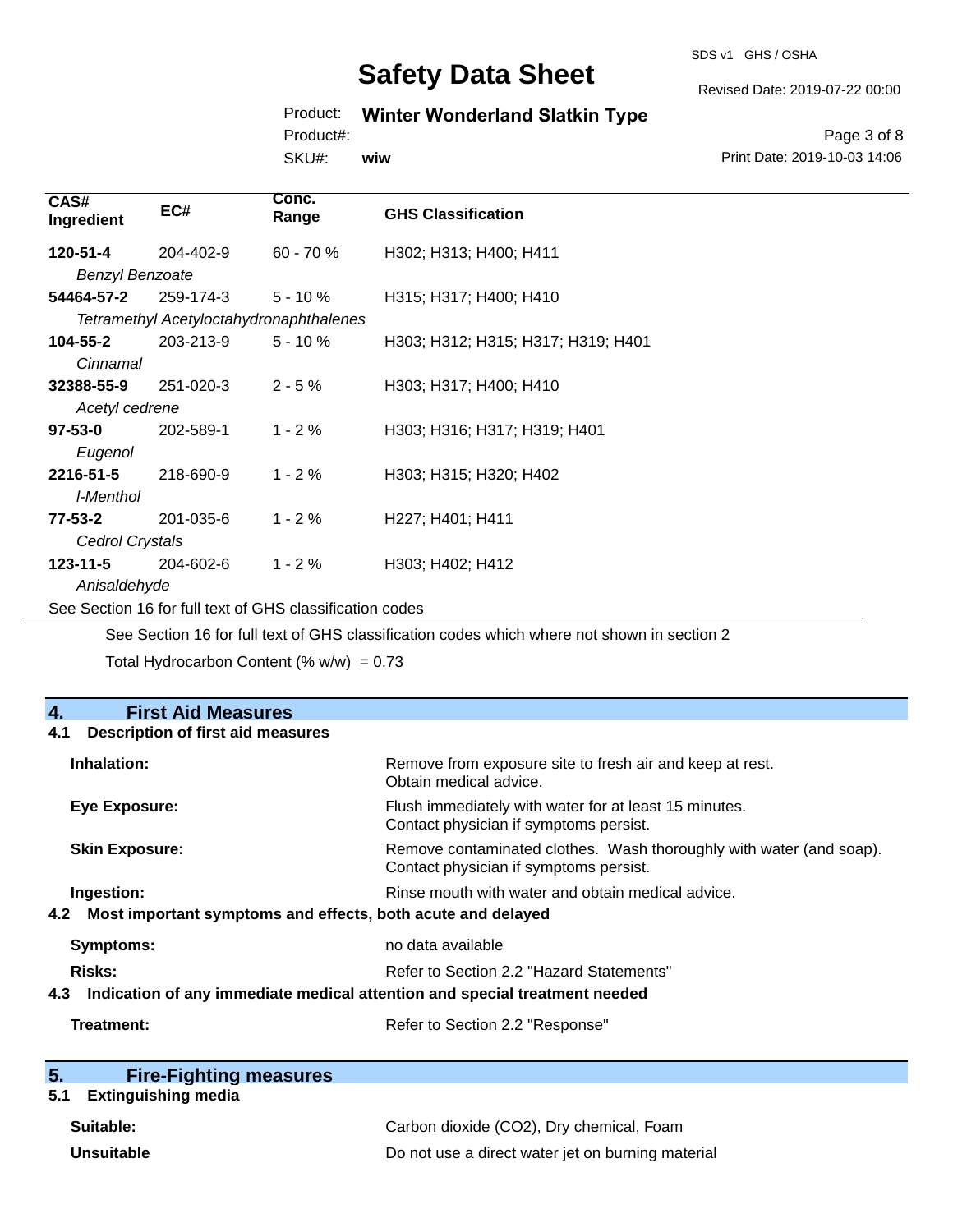SDS v1 GHS / OSHA

Revised Date: 2019-07-22 00:00

#### Product: **Winter Wonderland Slatkin Type**

SKU#: Product#: **wiw**

Page 4 of 8 Print Date: 2019-10-03 14:06

#### **5.2 Special hazards arising from the substance or mixture**

**During fire fighting:** Water may be ineffective

#### **5.3 Advice for firefighters**

**Further information:** Standard procedure for chemical fires

#### **6. Accidental Release Measures**

#### **6.1 Personal precautions, protective equipment and emergency procedures**

Avoid inhalation and contact with skin and eyes. A self-contained breathing apparatus is recommended in case of a major spill.

#### **6.2 Environmental precautions**

Keep away from drains, soil, and surface and groundwater.

#### **6.3 Methods and materials for containment and cleaning up**

Clean up spillage promptly. Remove ignition sources. Provide adequate ventilation. Avoid excessive inhalation of vapors. Gross spillages should be contained by use of sand or inert powder and disposed of according to the local regulations.

#### **6.4 Reference to other sections**

Not Applicable

#### **7. Handling and Storage**

#### **7.1 Precautions for safe handling**

Apply according to good manufacturing and industrial hygiene practices with proper ventilation. Do not drink, eat or smoke while handling. Respect good personal hygiene.

#### **7.2 Conditions for safe storage, including any incompatibilities**

Store in a cool, dry and ventilated area away from heat sources and protected from light in tightly closed original container. Avoid uncoated metal container. Keep air contact to a minimum.

#### **7.3 Specific end uses**

No information available

#### **8. Exposure Controls/Personal Protection**

#### **8.1 Control parameters**

**Exposure Limits:** Contains no substances with occupational exposure limit values.

**Engineering Controls:** Use local exhaust as needed.

#### **8.2 Exposure controls - Personal protective equipment**

| Eye protection:                | Tightly sealed goggles, face shield, or safety glasses with brow guards and side shields, etc.<br>as may be appropriate for the exposure |
|--------------------------------|------------------------------------------------------------------------------------------------------------------------------------------|
| <b>Respiratory protection:</b> | Avoid excessive inhalation of concentrated vapors. Apply local ventilation where appropriate.                                            |
| <b>Skin protection:</b>        | Avoid Skin contact. Use chemically resistant gloves as needed.                                                                           |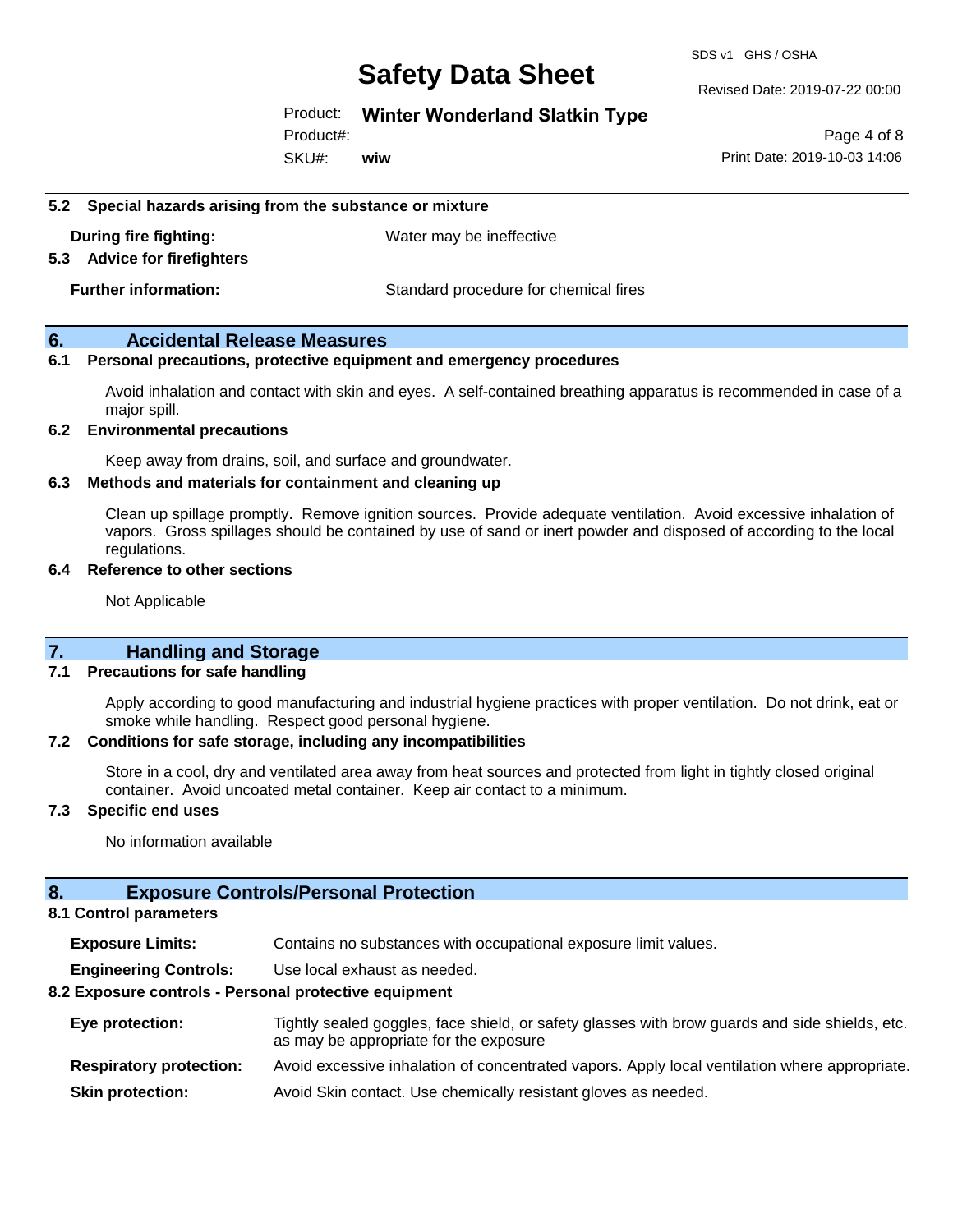SDS v1 GHS / OSHA

Revised Date: 2019-07-22 00:00

Product: **Winter Wonderland Slatkin Type**

SKU#: Product#: **wiw**

Page 5 of 8 Print Date: 2019-10-03 14:06

# **9. Physical and Chemical Properties**

### **9.1 Information on basic physical and chemical properties**

| Appearance:                  | Liquid                            |
|------------------------------|-----------------------------------|
| Odor:                        | Conforms to Standard              |
| Color:                       | Yellow Tint to Pale Yellow (G1-3) |
| <b>Viscosity:</b>            | Liquid                            |
| <b>Freezing Point:</b>       | Not determined                    |
| <b>Boiling Point:</b>        | Not determined                    |
| <b>Melting Point:</b>        | Not determined                    |
| <b>Flashpoint (CCCFP):</b>   | >200 F (93.33 C)                  |
| <b>Auto flammability:</b>    | Not determined                    |
| <b>Explosive Properties:</b> | None Expected                     |
| <b>Oxidizing properties:</b> | None Expected                     |
| Vapor Pressure (mmHg@20 C):  | 0.0119                            |
| %VOC:                        | 0.01                              |
| Specific Gravity @ 25 C:     | 1.0760                            |
| Density @ 25 C:              | 1.0730                            |
| Refractive Index @ 20 C:     | 1.5520                            |
| Soluble in:                  | Oil                               |

## **10. Stability and Reactivity**

| 10.1 Reactivity                         | None                                               |
|-----------------------------------------|----------------------------------------------------|
| <b>10.2 Chemical stability</b>          | Stable                                             |
| 10.3 Possibility of hazardous reactions | None known                                         |
| 10.4 Conditions to avoid                | None known                                         |
| 10.5 Incompatible materials             | Strong oxidizing agents, strong acids, and alkalis |
| 10.6 Hazardous decomposition products   | None known                                         |

| 11. | <b>Toxicological Information</b>  |  |
|-----|-----------------------------------|--|
|     | <b>11.1 Toxicological Effects</b> |  |

Acute Toxicity Estimates (ATEs) based on the individual Ingredient Toxicity Data utilizing the "Additivity Formula"

| Acute toxicity - Oral - (Rat) mg/kg          | (LD50: 1767.3634) Harmful if swallowed                   |
|----------------------------------------------|----------------------------------------------------------|
| Acute toxicity - Dermal - (Rabbit) mg/kg     | (LD50: 3545.0627) May be harmful in contact with skin    |
| Acute toxicity - Inhalation - (Rat) mg/L/4hr | (LD50: 142.3888) May be harmful if inhaled               |
| <b>Skin corrosion / irritation</b>           | May be harmful if inhaled                                |
| Serious eye damage / irritation              | Causes serious eye irritation                            |
| <b>Respiratory sensitization</b>             | Not classified - the classification criteria are not met |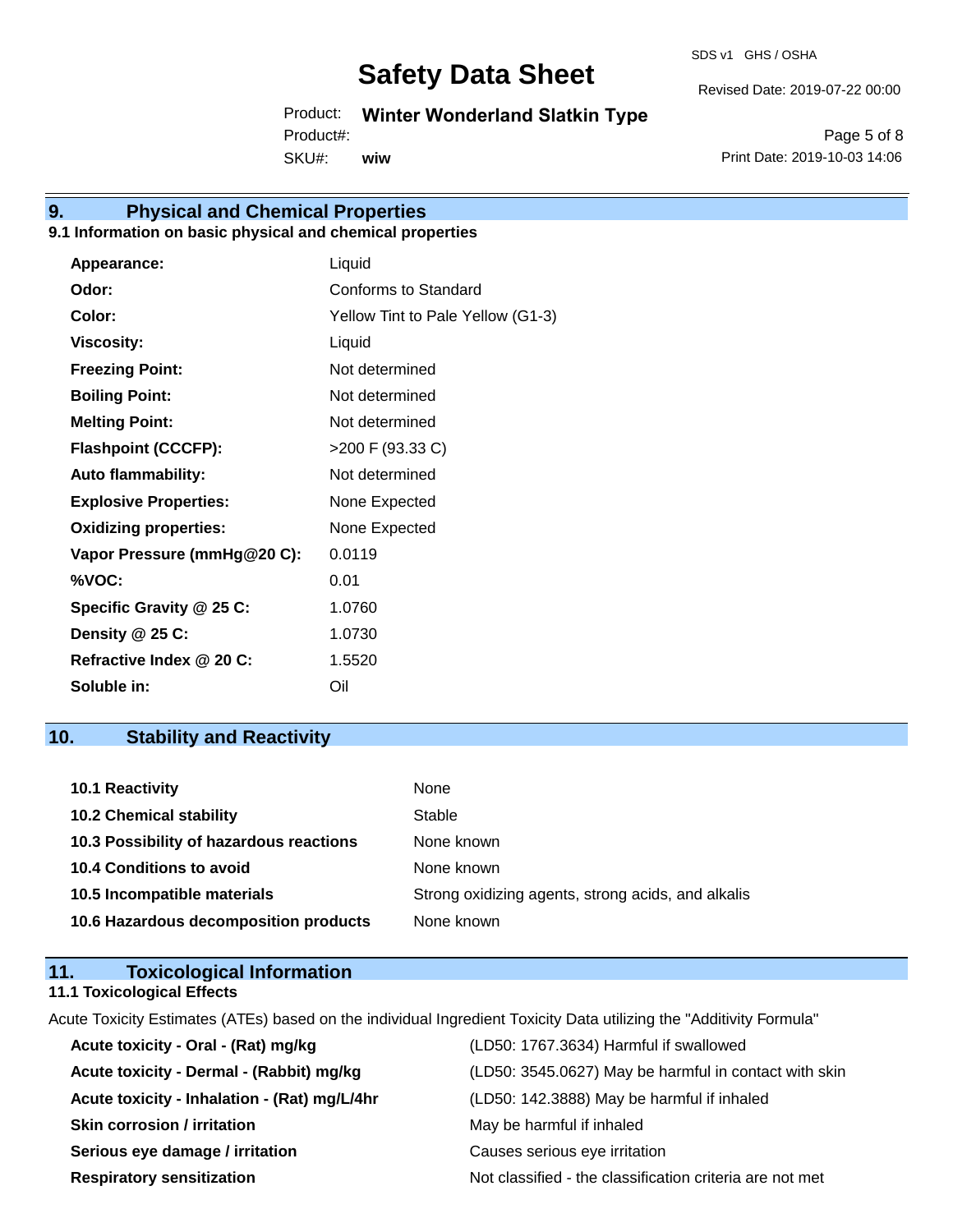SDS v1 GHS / OSHA

Revised Date: 2019-07-22 00:00

Product: **Winter Wonderland Slatkin Type**

SKU#: Product#: **wiw**

Page 6 of 8 Print Date: 2019-10-03 14:06

| <b>Skin sensitization</b>                          | May cause an allergic skin reaction                      |
|----------------------------------------------------|----------------------------------------------------------|
| <b>Germ cell mutagenicity</b>                      | Not classified - the classification criteria are not met |
| Carcinogenicity                                    | Not classified - the classification criteria are not met |
| <b>Reproductive toxicity</b>                       | Not classified - the classification criteria are not met |
| Specific target organ toxicity - single exposure   | Not classified - the classification criteria are not met |
| Specific target organ toxicity - repeated exposure | Not classified - the classification criteria are not met |
| <b>Aspiration hazard</b>                           | Not classified - the classification criteria are not met |
|                                                    |                                                          |

| <b>Ecological Information</b><br>12. |                                                 |  |  |  |
|--------------------------------------|-------------------------------------------------|--|--|--|
| 12.1 Toxicity                        |                                                 |  |  |  |
| <b>Acute acquatic toxicity</b>       | Very Toxic to aquatic life                      |  |  |  |
| <b>Chronic acquatic toxicity</b>     | Toxic to aquatic life with long lasting effects |  |  |  |
| <b>Toxicity Data on soil</b>         | no data available                               |  |  |  |
| <b>Toxicity on other organisms</b>   | no data available                               |  |  |  |
|                                      |                                                 |  |  |  |
| 12.2 Persistence and degradability   | no data available                               |  |  |  |
| 12.3 Bioaccumulative potential       | no data available                               |  |  |  |
| 12.4 Mobility in soil                | no data available                               |  |  |  |
| 12.5 Other adverse effects           | no data available                               |  |  |  |
|                                      |                                                 |  |  |  |

### **13. Disposal Conditions**

#### **13.1 Waste treatment methods**

Do not allow product to reach sewage systems. Dispose of in accordance with all local and national regulations. Send to a licensed waste management company.The product should not be allowed to enter drains, water courses or the soil. Do not contaminate ponds, waterways or ditches with chemical or used container.

## **14. Transport Information**

| <b>Marine Pollutant</b><br>Yes. Ingredient of greatest environmental impact:<br>120-51-4 : (60 - 70 %) : Benzyl Benzoate |  |              |                                     |                 |               |
|--------------------------------------------------------------------------------------------------------------------------|--|--------------|-------------------------------------|-----------------|---------------|
| <b>Regulator</b>                                                                                                         |  | <b>Class</b> | <b>Pack Group</b>                   | <b>Sub Risk</b> | UN-nr.        |
| U.S. DOT (Non-Bulk)                                                                                                      |  |              | Not Regulated - Not Dangerous Goods |                 |               |
| <b>Chemicals NOI</b>                                                                                                     |  |              |                                     |                 |               |
| <b>ADR/RID (International Road/Rail)</b>                                                                                 |  |              |                                     |                 |               |
| <b>Environmentally Hazardous</b><br>Substance, Liquid, n.o.s.                                                            |  | 9            | Ш                                   |                 | UN3082        |
| <b>IATA (Air Cargo)</b>                                                                                                  |  |              |                                     |                 |               |
| <b>Environmentally Hazardous</b><br>Substance, Liquid, n.o.s.                                                            |  | 9            | Ш                                   |                 | <b>UN3082</b> |
| IMDG (Sea)                                                                                                               |  |              |                                     |                 |               |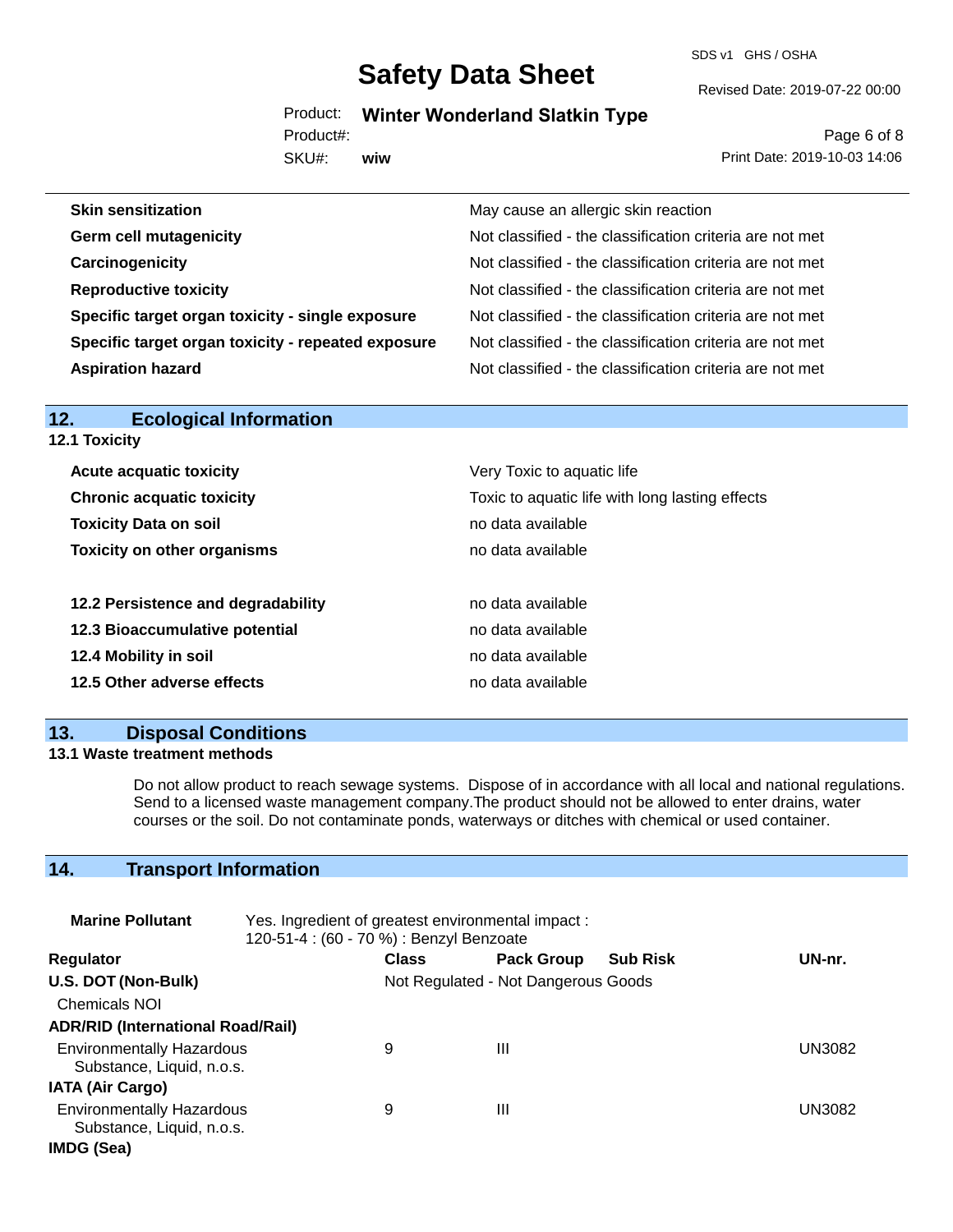SDS v1 GHS / OSHA

Revised Date: 2019-07-22 00:00

| Product: |  | <b>Winter Wonderland Slatkin Type</b> |  |  |
|----------|--|---------------------------------------|--|--|
|----------|--|---------------------------------------|--|--|

Product#:

SKU#: **wiw**

Page 7 of 8 Print Date: 2019-10-03 14:06

| 9<br><b>Environmentally Hazardous</b><br>Substance, Liquid, n.o.s.   |                               | $\mathbf{III}$                                  | UN3082                                                                                           |  |
|----------------------------------------------------------------------|-------------------------------|-------------------------------------------------|--------------------------------------------------------------------------------------------------|--|
| 15.                                                                  | <b>Regulatory Information</b> |                                                 |                                                                                                  |  |
| <b>U.S. Federal Regulations</b>                                      |                               |                                                 |                                                                                                  |  |
| <b>TSCA (Toxic Substance Control Act)</b>                            |                               |                                                 | All components of the substance/mixture are listed or exempt                                     |  |
| 40 CFR(EPCRA, SARA, CERCLA and CAA)<br><b>U.S. State Regulations</b> |                               |                                                 | This product contains NO components of concern.                                                  |  |
| <b>California Proposition 65 Warning</b>                             |                               | This product contains the following components: |                                                                                                  |  |
| 123-35-3(NF 204-622-5 0.01 - 0.1%                                    |                               |                                                 | beta-Myrcene (Natural Source)                                                                    |  |
| 89-82-7                                                              |                               | 201-943-2  0.01 - 0.1%                          | Pulegone (Natural Source)                                                                        |  |
| 94-59-7                                                              | $202 - 345 - 4 \le 79$ ppm    |                                                 | Safrole (Natural Source)                                                                         |  |
| $93 - 15 - 2$                                                        | $202 - 223 - 0 \le 29$ ppm    |                                                 | Methyl Eugenol (Natural Source)                                                                  |  |
| <b>Canadian Regulations</b>                                          |                               |                                                 |                                                                                                  |  |
| <b>DSL</b>                                                           |                               |                                                 | 100.00% of the components are listed or exempt. The following<br>components are NOT on the List: |  |
| 815580-59-7 453-570-1                                                |                               | $\leq$ 4 ppm                                    | 3-Cyclohexene-1-carboxylic acid, 2,6,6-trimethyl-, methyl ester                                  |  |

### **16. Other Information**

#### **GHS H-Statements referred to under section 3 and not listed in section 2**

- H227 : Combustible liquid H303 : May be harmful if swallowed H312 : Harmful in contact with skin Hangel H316 : Causes mild skin irritation H317 : May cause an allergic skin reaction **H320** : Causes eye irritation H401 : Toxic to aquatic life **H402** : Harmful to aquatic life H410 : Very toxic to aquatic life with long lasting effects H412 : Harmful to aquatic life with long lasting effects **Total Fractional Values** (TFV) Risk (TFV) Risk (66.33) Aquatic Chronic Toxicity, Category 3 (60.16) Sensitization, Skin, Category 1A (35.12) Acute Toxicity Inhalation, Category 5 (7.00) Sensitization, Skin, Category 1B (6.63) Aquatic Chronic Toxicity, Category 2 (3.38) Aquatic Chronic Toxicity, Category 4 (3.20) Aquatic Acute Toxicity, Category 1 (2.51) Skin Corrosion/Irritation, Category 3
- (2.01) Skin Corrosion/Irritation, Category 2 (1.41) Acute Toxicity Dermal, Category 5
- (1.18) Eye Damage/Eye Irritation, Category 2A (1.13) Acute Toxicity Oral, Category 4
- -